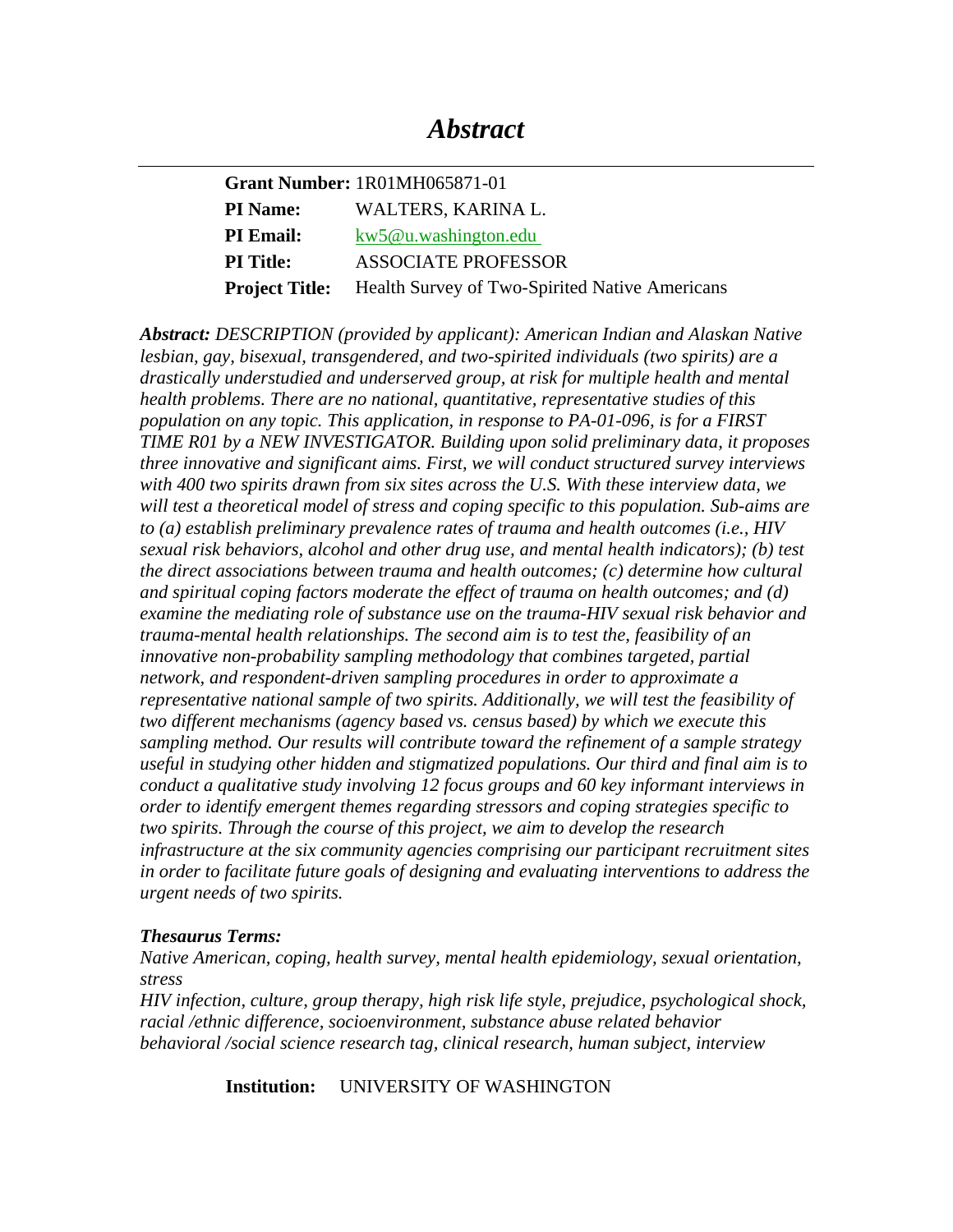Office of Sponsored Programs SEATTLE, WA 98105 **Fiscal Year:** 2002 **Department:** NONE **Project Start:** 28-JUN-2002 **Project End:** 31-MAY-2007 **ICD:** NATIONAL INSTITUTE OF MENTAL HEALTH **IRG:** ZRG1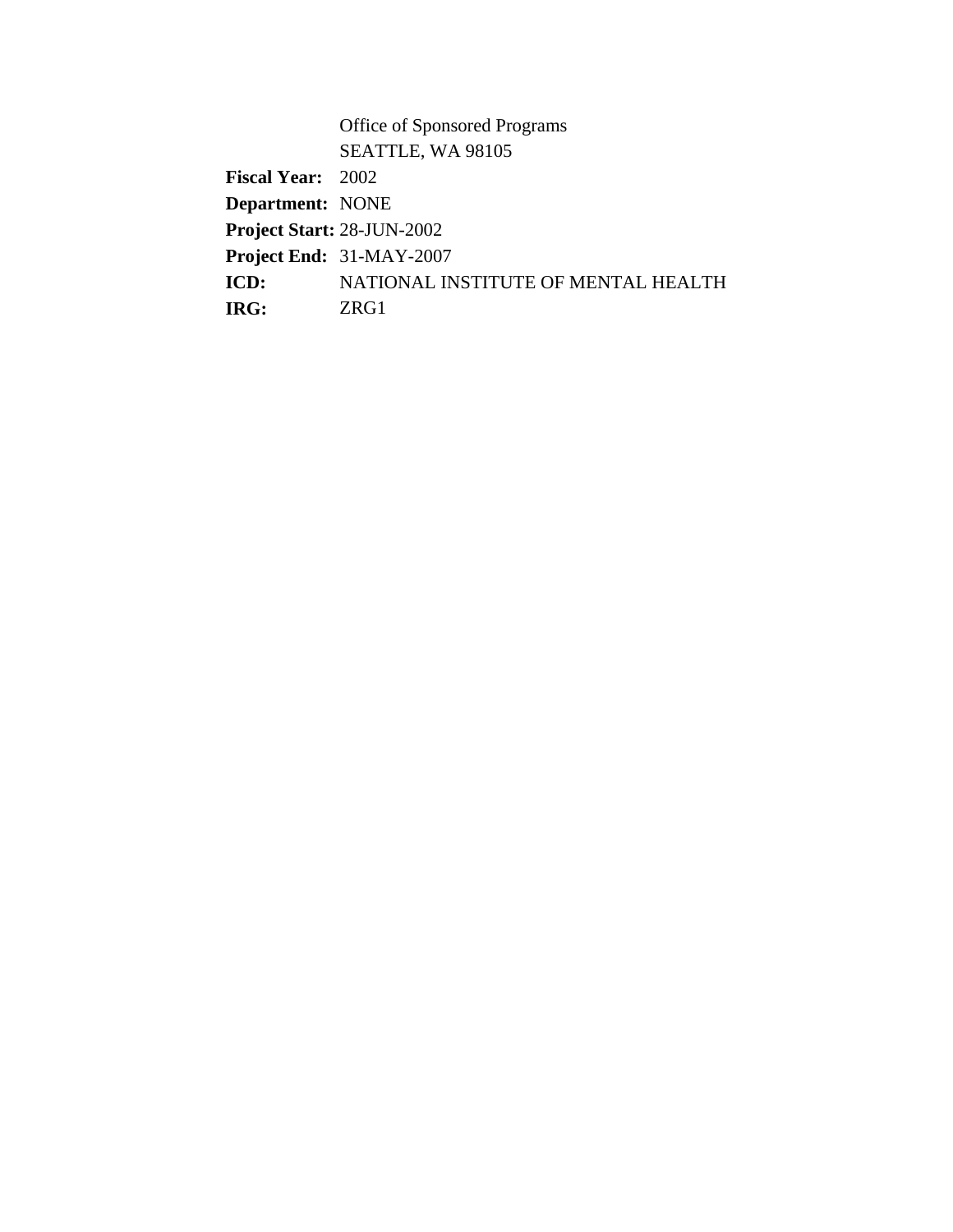# *Abstract*

**Grant Number:** 1R03HD041770-01 **PI Name:** BAILEY, J MICHAEL. **PI Email:** jm-bailey@nwu.edu **PI Title: Project Title:** IS FEMALE SEXUAL AROUSAL TARGET SPECIFIC?

*Abstract: DESCRIPTION (adapted from investigator's abstract): One of the strongest correlates of male sexual orientation is sexual arousal to male versus female stimuli. Subjectively and genitally, gay men respond much more strongly to sexual stimuli depicting men than women, and heterosexual men show an opposite pattern. The investigators refer to the tight linkage between sexual orientation and sexual arousal patterns as "target specificity." There has been inadequate attention to the question of whether female sexual orientation is target specific. However, some research to data, including our own preliminary data, suggests that target specificity is much weaker for women than for men. This is particularly true of genital sexual arousal. To date research has failed to identify any aspect of sexual stimuli, including the sex of individuals depicted in the stimuli, that correlates reliably with female sexual orientation. One interpretation is that female genital arousal is provoked by a broad range of sexual stimuli. The investigators will assess the subjective and genital arousal of 180 lesbian, bisexual, and heterosexual women as they watch erotic video clips of lesbian, gay, or heterosexual interactions. They will also include a sexual stimulus depicting nonhuman animals, which we expect to be nonarousing, in an attempt to demonstrate at specificity of female genital response. If female target specificity exists, then lesbians should be most aroused by lesbian stimuli, and heterosexual women should be most aroused to the gay male stimuli, with bisexual women showing an intermediate pattern. The investigators argue that results will inform psychological theories of female sexual orientation regardless of specific outcome. This proposed study represents a marked departure from the principal investigator's previous work, which has primarily focused on the genetic and developmental origins of male and female sexual orientation.* 

### *Thesaurus Terms:*

*arousal, bisexual, female, heterosexual, homosexual, psychophysiology, sex behavior, sexual orientation, stimulus /response libido, male, sex role, visual stimulus adult human (19+), behavior test, behavioral /social science research tag, clinical research, human subject, videotape /videodisc* 

**Institution:** NORTHWESTERN UNIVERSITY EVANSTON, IL 602081110 **Fiscal Year:** 2001 **Department:** PSYCHOLOGY **Project** 01-SEP-2001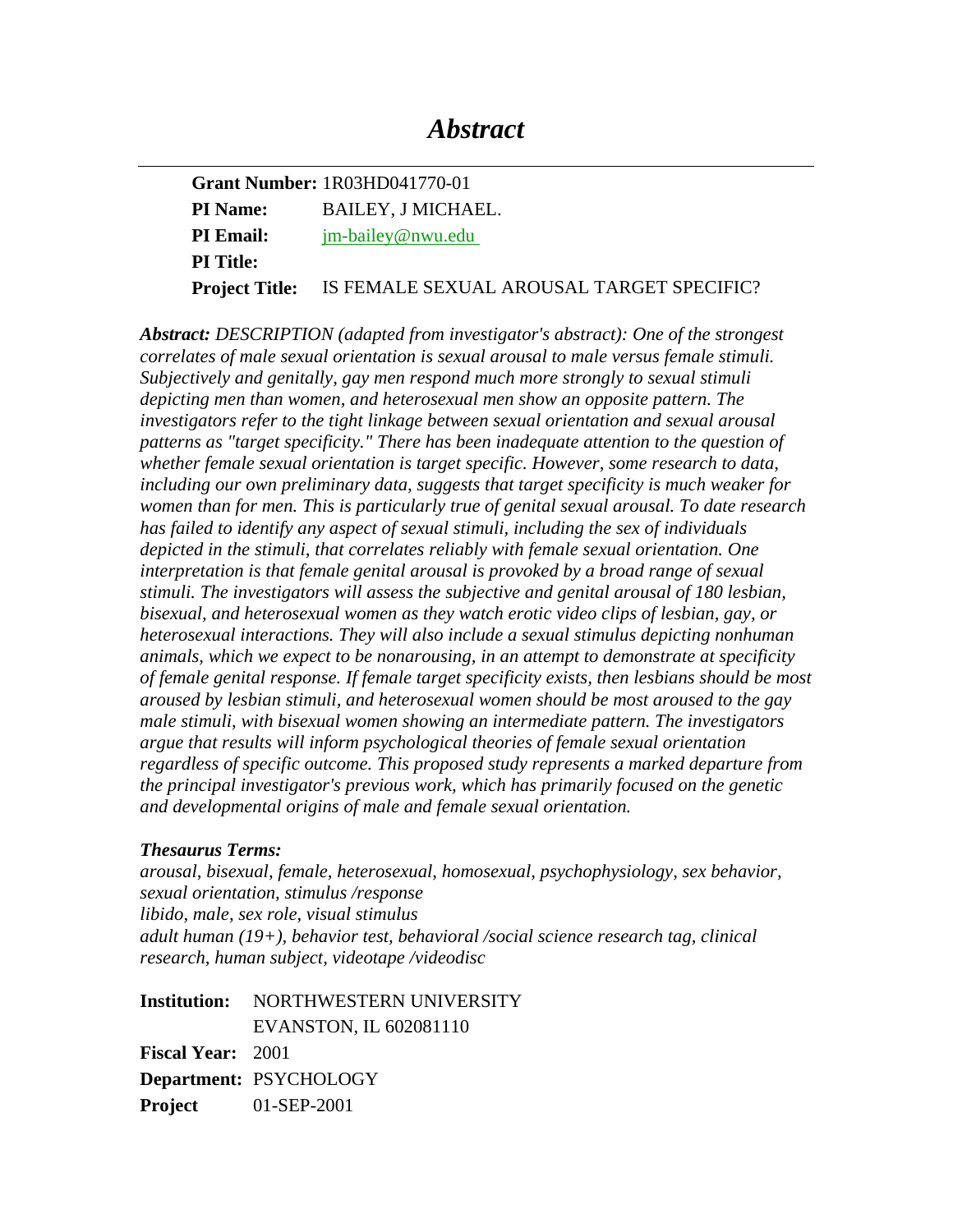**Start:** 

**Project End:** 31-AUG-2003

**ICD:** NATIONAL INSTITUTE OF CHILD HEALTH AND HUMAN DEVELOPMENT

**IRG:** ZRG1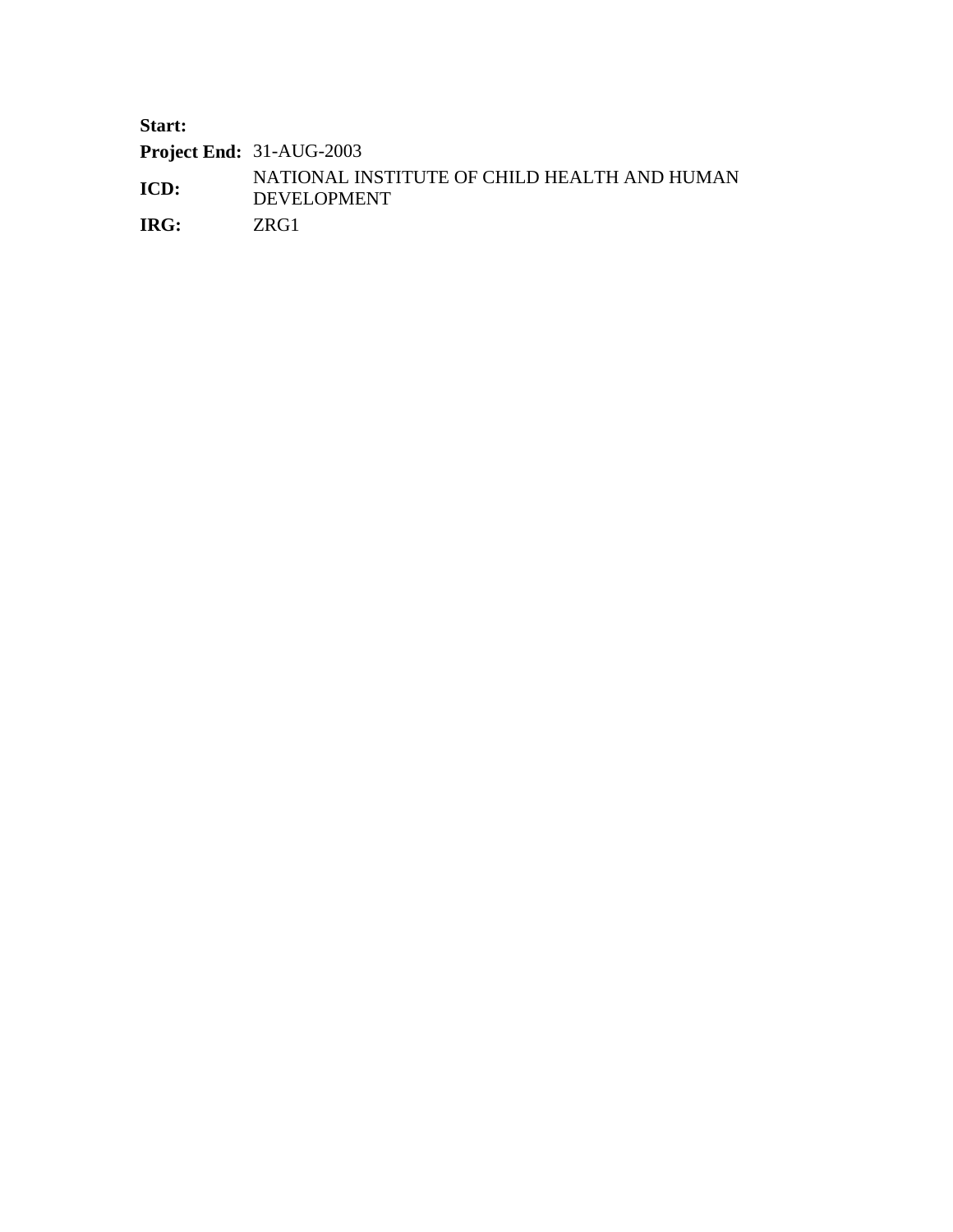## *Abstract*

| <b>Grant Number: 3R01DA013896-02S1</b> |                                                            |
|----------------------------------------|------------------------------------------------------------|
| <b>PI</b> Name:                        | NEMOTO, TOORU                                              |
| <b>PI Email:</b>                       | tooru.nemoto@ucsf.edu                                      |
| <b>PI</b> Title:                       | <b>ASSOCIATE PROFESSOR</b>                                 |
|                                        | <b>Project Title:</b> HIV Risk Reduction Among Asian Women |

*Abstract: SPECIFIC AIMS: The proposed study will describe drug use and HIV-related behaviors among Asian female commercial sex workers at massage parlors (Asian masseuses) in San Francisco. The study will also conduct an intervention and evaluate the efficacy of two intervention modalities: One which targets the environmental level (Massage Parlor Owner Education Program) and one which targets the individual level (Peer/Professional Counseling Program). Through this intervention study, the determinants of HIV-related risk and protective behaviors among the targeted Thai and Vietnamese masseuses will be identified. The study will be conducted through the collaboration with the Asian and Pacific Islander Wellness Center (APIWC), which has been providing AIDS prevention programs to the target groups. The objectives of the study are: 1) To describe drug use and HIV- related behaviors among Asian masseuses at massage parlors, where risk and urgent needs for interventions are evident but research has thus far been limited, 2) To examine the working conceptual model for the intervention, which is specific to masseuses' gender, culture, and occupation, 3) To develop and evaluate the intervention programs, in which the constructs of the conceptual model will be addressed at both individual and environmental levels to increase masseuses' protective behaviors against drug abuse, HIV/STD infection, and violence, and 4) To disseminate the study findings through local and national networks among AIDS service organizations (ASOs) and Asian American ethnic organizations and in professional journals. METHODS: The study has three stages: 1) Preparation of the study, including staff training, mapping, focus groups, and a pilot study, 2) Conducting the intervention study, and 3) Data analyses and dissemination of the study findings. Eight focus groups (2 for each group: Thai masseuses; Vietnamese masseuses; massage parlor owners; customers) will be conducted to identify and describe drug use and HIVrelated behaviors at massage parlors. Based on the focus groups, mapping, and a pilot intervention study (2 owners and 24 masseuses), the intervention study will be finalized. The study will evaluate the efficacy of the intervention based on a 2 (Owner Education vs. Control) by 3 (Peer Counseling vs. Professional Counseling vs. Control), by 2 (Thai vs. Vietnamese) longitudinal design (pre-, post-, and follow-up tests). A total of 12 owners, and 96 Thai and 96 Vietnamese masseuses will be randomly assigned to the conditions. The specific hypotheses and conceptual model will be tested by qualitative as well as quantitative analyses. SIGNIFICANCE: This will be the first HIV prevention intervention study targeting Asian commercial sex workers at massage parlors in the U.S. Asian masseuses are hard to reach and have been neglected by HIV/AIDS and drug abuse prevention efforts and health care systems. The study will assess the impact of drug abuse and HIV/STDs among the targeted and affected populations in the community, promote*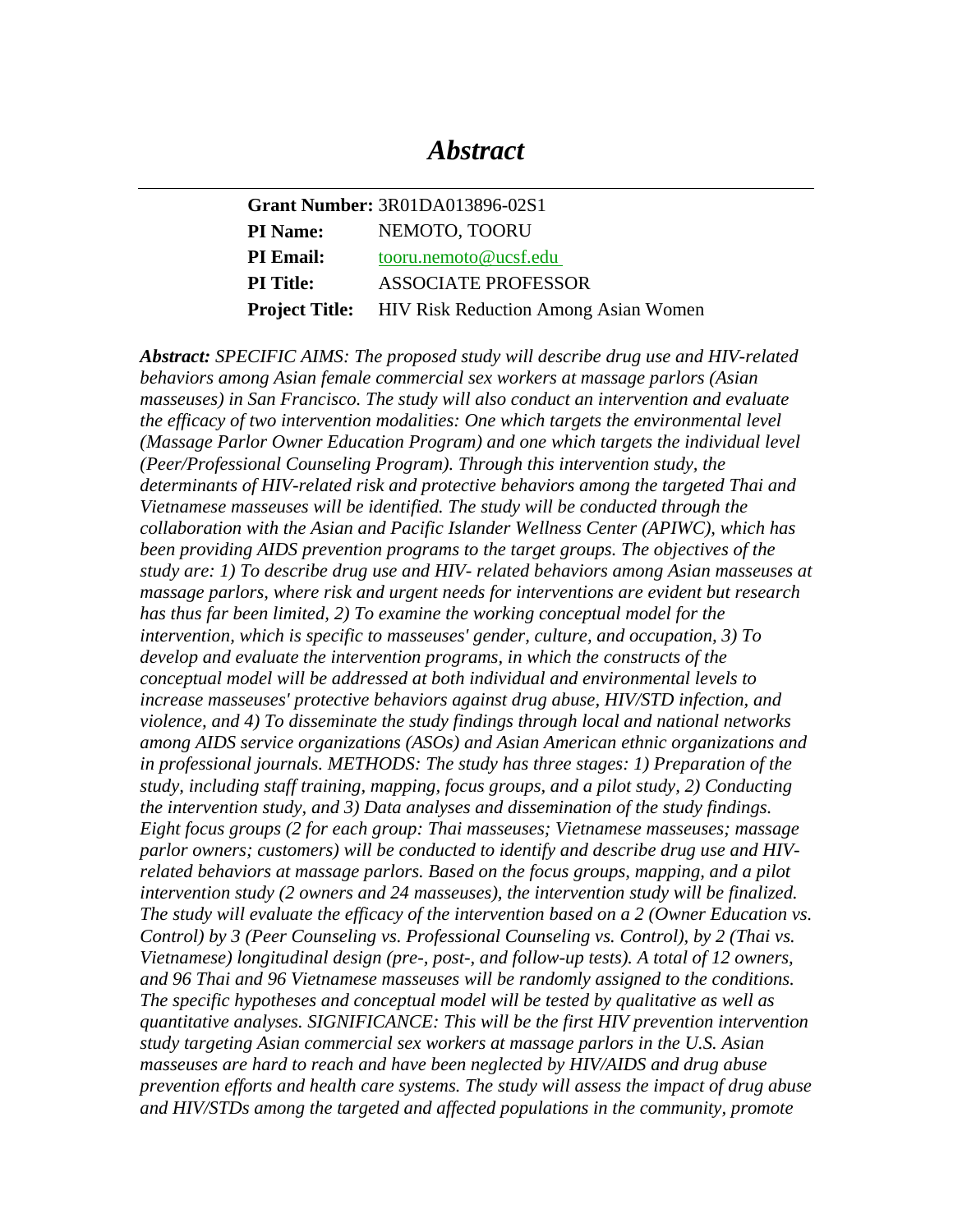*protective work environment through massage parlor owners, promote protective behaviors among masseuses, and contribute to HIV prevention theories through incorporating the constructs of gender, culture, and occupation.* 

### *Thesaurus Terms:*

*AIDS education /prevention, Asian American, drug abuse, female, health behavior, occupation, occupational health /safety counseling, culture, disease /disorder prevention /control, information dissemination, racial /ethnic difference, sexually transmitted disease, substance abuse related behavior, violence behavioral /social science research tag, clinical research, human subject, women's health* 

| <b>Institution:</b>        | UNIVERSITY OF CALIFORNIA SAN FRANCISCO |
|----------------------------|----------------------------------------|
|                            | 3333 California St., Ste. 315          |
|                            | SAN FRANCISCO, CA 941430962            |
| <b>Fiscal Year:</b> 2002   |                                        |
| Department: MEDICINE       |                                        |
| Project Start: 05-JUL-2001 |                                        |
| Project End: 30-JUN-2005   |                                        |
| ICD:                       | NATIONAL INSTITUTE ON DRUG ABUSE       |
| IRG:                       | ZRG1                                   |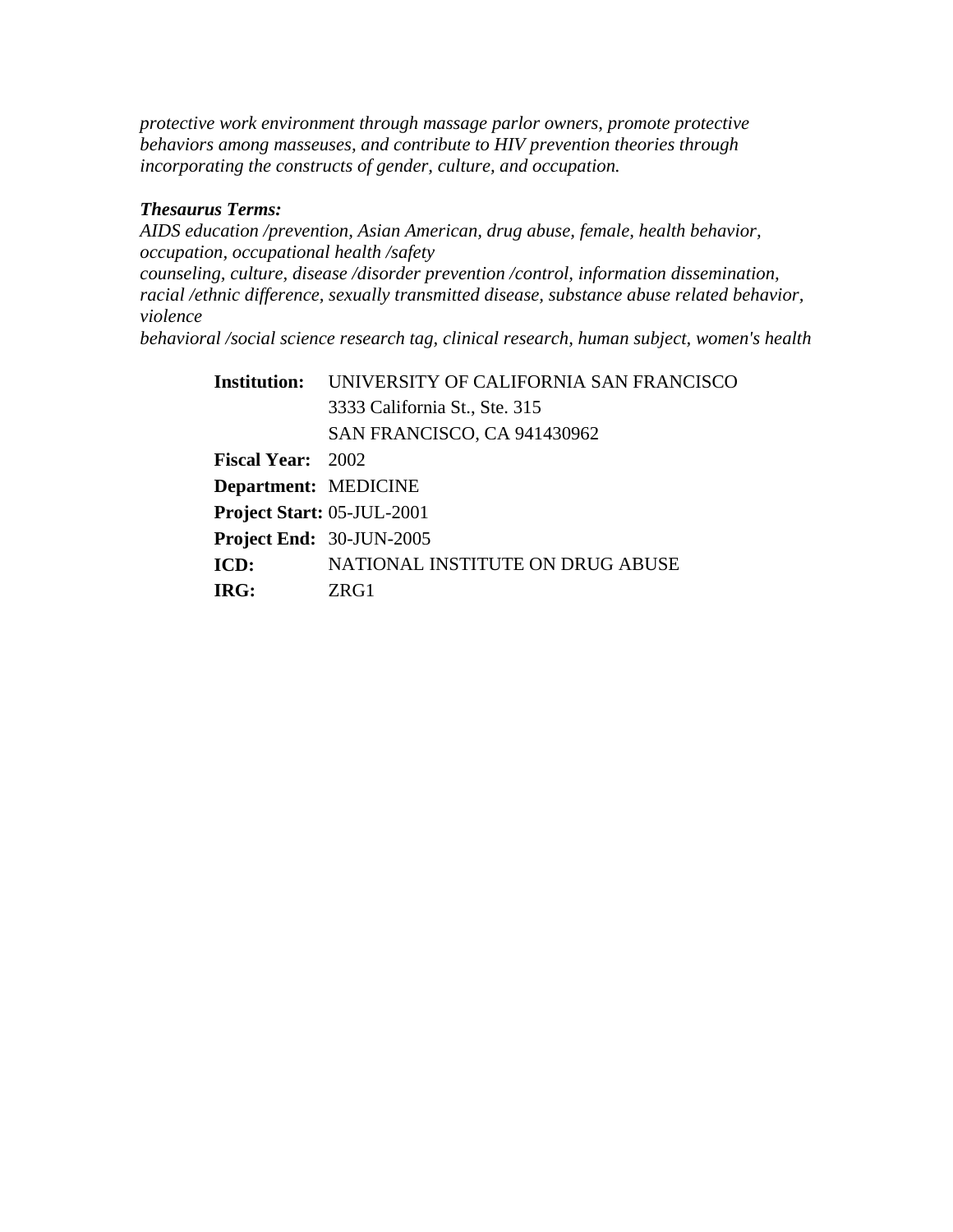## *Abstract*

|                  | <b>Grant Number: 5R03HD039206-02</b>                                          |
|------------------|-------------------------------------------------------------------------------|
| <b>PI Name:</b>  | JOHANNES, CATHERINE B.                                                        |
| <b>PI</b> Email: | randit@neri.org                                                               |
| <b>PI</b> Title: | <b>DIRECTOR</b>                                                               |
|                  | <b>Project Title:</b> Longitudinal Trends in the Sexual Behavior of Older Men |

*Abstract: Sexuality has an enormous impact on the quality of life of aging men. Numerous studies have shown that the decline in sexual function and frequency of intercourse is strongly related to age, but that many men remain sexually active into their 80s and 90s. Studies also suggest that declines in intercourse and function (and other "objective' aspect of sexual behavior) are often not accompanied by declines in levels of interest or satisfaction (or other 'subjective' aspects). However, none of these studies provide unconfounded estimates of the normative decline in sexual behavior, especially with regard to behavior, especially with regard to behaviors (such as masturbation) that may be substituted for more rigorous activities. With the graying of the American population, these issue should become increasingly important. Indeed, a recent conference on Gender and Human Sexuality sponsored by Columbia University and the NIH strongly recommended additional research on aging and sexual function among non-patient samples. Limitations of current knowledge in the area of older male sexual behavior include: (1) the use of cross-sectional rather than longitudinal data; (2) limited*  data on a range of sexual behavior outcomes; (3) limited information on variables that *may confound the relation of age to sexual behavior; and finally, (4) the use of small, clinic-based, convenience samples. The proposed study will make use of the rich dataset of the longitudinal population-based Massachusetts Make Aging Study to examine trends over a 9-yr period in a range of sexual behavior (e.g., frequency of intercourse, orgasm, erections, and masturbation, as well as sexual fantasies, desire, interest, enjoyment, and expectations). Unlike similar studies, the MMAS database has available information on demographics, health status, physiological measures (hormones, anthropometrics), psychosocial and social status factors, and lifestyles. As proposed, this research will provide the most comprehensive picture to date of the sexual behavior of aging men with respect to its trends over time, what factors contribute to these trends, and whether declines in sexual behavior are associated with sexual dissatisfaction.* 

#### *Thesaurus Terms:*

*aging, human middle age (35-64), human old age (65+), male, sex behavior chemotherapy, health, longitudinal human study, quality of life, satisfaction, social psychology, social status, sociology /anthropology, testosterone behavioral /social science research tag, clinical research, human data, questionnaire* 

**Institution:** NEW ENGLAND RESEARCH INSTITUTES, INC. 9 GALEN ST